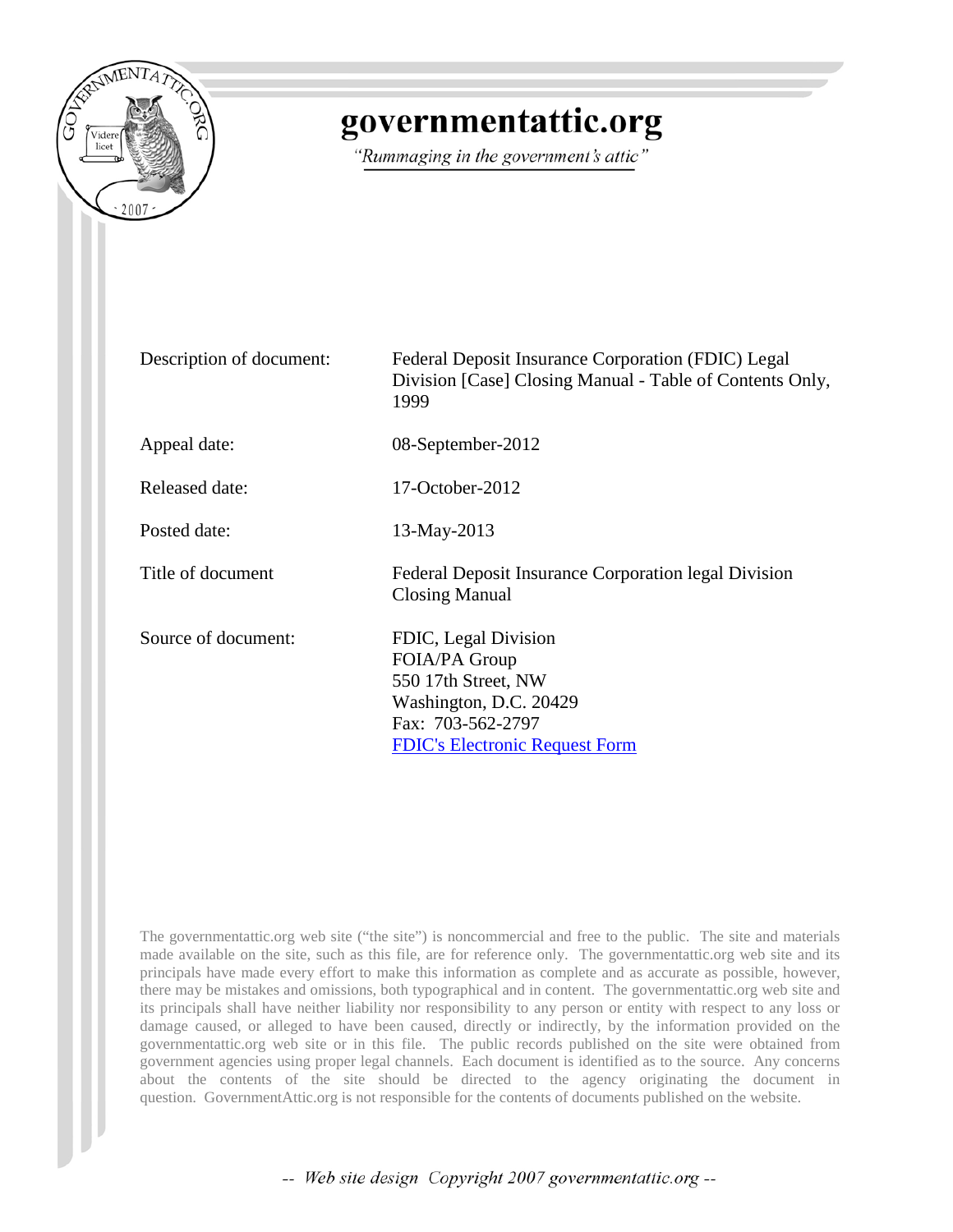*Via Electronic Mail* & *U.S. Mail* 

October 17, 2012

Re: *Appeal No. 12-0043-A Original Request: FOIA Log Nos. 12-0715 and 12-0718 FOIAIPA Group Responses: August 8, 2012 and September 6, 2012 Date of Appeal Letter: September 8, 2012* 

This is in response to your September 8, 2012 letter appealing the Federal Deposit Insurance Corporation's (FDIC's) September 6, 2012 final response to your request for records that you submitted pursuant to the Freedom of Information Act, 5 U.S.C.  $\S$  552 (FOIA). In your original FOIA request you sought copies of seven specifically identified FDIC internal manuals.

By letters dated August 8, 2012 and September 6, 2012, FDIC FOIA/Privacy Act Group (FOIA Group) staff provided you with approximately 1, 103 pages of non-exempt material responsive to your request. Staff further advised you that some of the items you requested were duplicative and that one of the manuals you had identified could not be located. Finally, staff advised you that one of the items you requested, *FDIC's Legal Division Closing Manual,* was protected from disclosure in its entirely pursuant to exemption 5 of the FOIA, *5* U.S.C. § 552(b)(5). This determination was the sole basis for your appeal.

After considering your appeal in light of the FOIA and applicable case law, I am granting your appeal in part and denying it in part. As explained in more detail below, I find that while the *FDIC 's Legal Division Closing Manual* consists primarily of privileged information that is protected from disclosure pursuant to FOIA exemption 5, certain portions may be segregated and released.

#### Exemption 5

FOIA exemption 5 permits the withholding of inter-agency or intra-agency memoranda or letters which would not be available by law to a party other than an agency in litigation with the agency. This includes information contained in internal communications which relate to predecisional staff opinions, recommendations, and discussions of policy alternatives (deliberative process privilege information), documents and other memoranda prepared by an attorney in contemplation of litigation (attorney-work product information), confidential communications between an attorney and the agency (attorney-client privilege information), and confidential communications relating to law enforcement matters (law enforcement/investigative privilege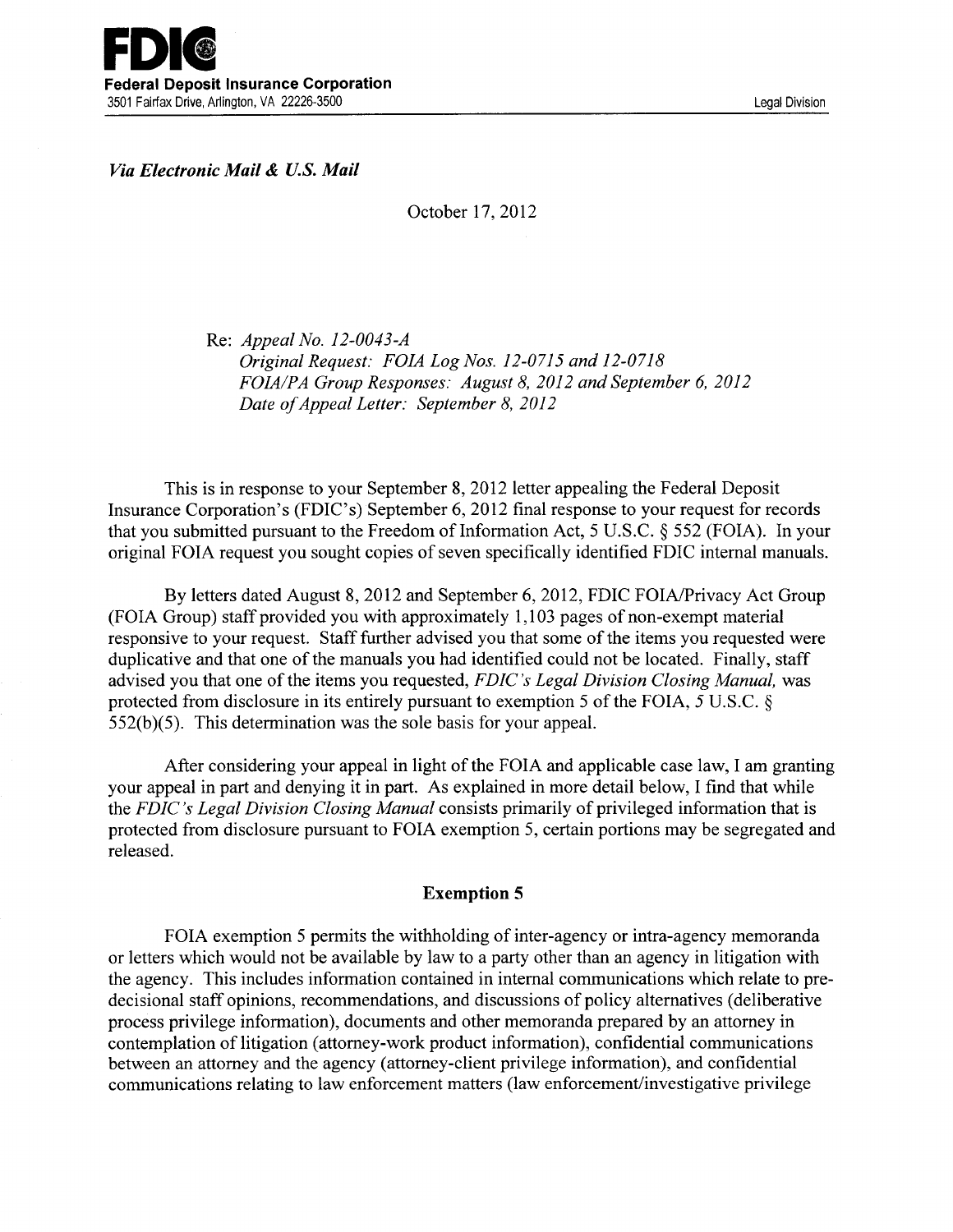information). The courts have interpreted FOIA exemption 5 to include all privileges available in civil discovery. *Tax Analysts v. IRS,* 294 F.3d 71, 76 (D.C. Cir. 2002); *Martin v. Office of Special Counsel,* 819 F.2d 1181, 1185 (D.C. Cir. 1987). We have determined that the *Legal Division Closing Manual* includes information subject to the two privileges addressed below.

#### *1. Work Product Privilege*

The government is permitted to withhold records under the attorney work product privilege, including documents "advis[ing] the agency of the types of legal challenges likely to be mounted against a proposed program, potential defenses available to the agency, and the likely outcome." *Soghoian v. US. Dep 't of Justice,* -- F.Supp.2d --, 2012 WL 3090309, \*7 (D.D.C. July 31, 2012) (quoting *Delaney, Migdail,* & *Young, Charteredv. IRS,* 826 F.2d 124, 127 (D.C. Cir.1987)). "Work product protection extends to documents prepared in anticipation of foreseeable litigation, even if no specific claim is contemplated." *Id.* (quoting *Schiller v. NLRB,*  964 F.2d 1205, 1208 (D.C. Cir. 1992)). The *Legal Division Closing Manual* is an internal agency record developed to provide guidance, establish policy and recommend procedures to FDIC lawyers on a variety of issues, including prospective litigation, that pertain to bank closings. As such, it is covered by the attorney work product privilege.

### *2. Deliberative Process Privilege*

"The deliberative process privilege exempts from disclosure those documents that contain deliberations comprising part of a process by which governmental decisions and policies are made." *Electronic Frontier Found. v. Dep 't of Justice,* -- F.Supp.2d --, 2012 WL 4319901, \*6 (D.D.C. Sept. 21, 2012). A document is deliberative if it "makes recommendations or expresses opinions on legal or policy matters." *Vaughn v. Rosen,* 523 F.2d 1136, 1143-44 (D.C. Cir. 1975). As described above, *the Legal Division Closing Manual* reflects the internal consultative process by which FDIC lawyers make decisions and execute policy in connection with the bank closing process. *See Taxation with Representation Fund v. IRS,* 646 F.2d 666, 677 (D.C. Cir. 1981). For this reason, most of the material included in the *Legal Division Closing Manual* is exempt from disclosure under exemption 5.

With transparency in mind, the FOIA requires that "[a]ny reasonably segregable portion of a record shall be provided to any person requesting such record after deletion of the portions which are exempt under this subsection."  $5 \text{ U.S.C.}$  §  $552(b)$  (modifying all FOIA exemptions listed in§ 552(b)). Thus, the responding agency must also evaluate each withheld document for reasonably segregable non-exempt material. *Tax Analyst v. IRS,* 391 F.Supp.2d 122, 128 (D.D.C. 2005).

In this case, after examining the contents of *Legal Division Closing Manual,* we find that the cover page and the index can be readily disclosed. These materials, consisting of 2 pages, are enclosed with this response. We have further determined that because no other portions can be meaningfully extracted and disclosed, the remaining contents of the *Legal Division Closing Manual* must be withheld pursuant to FOIA exemption 5 of the FOIA. *See, e.g., Delta Ltd. v. US. Customs* & *Border Prat. Bureau,* 384 F. Supp. 2d 138, 151-52 (D.D.C. 2005) (finding that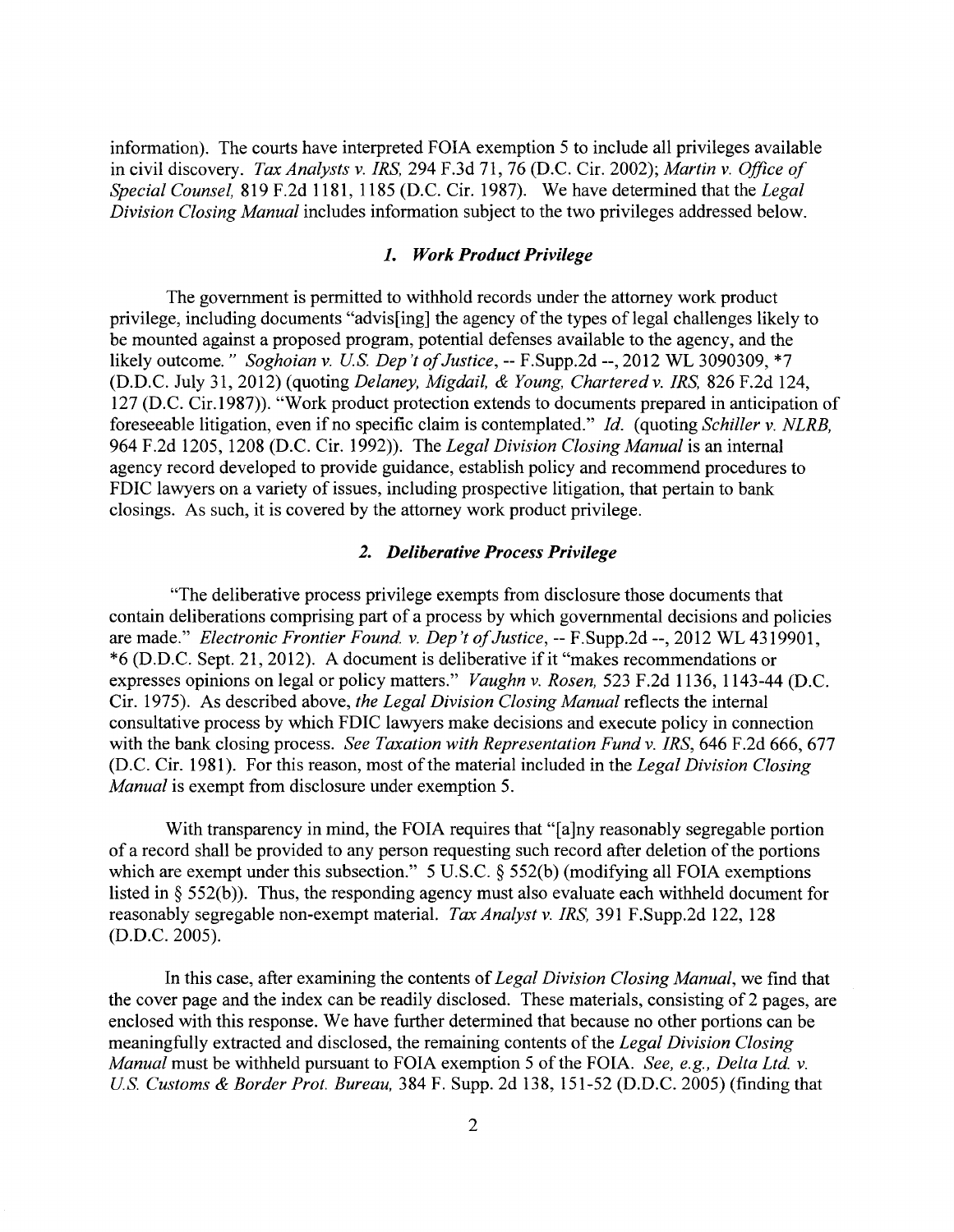factual portions of records were too closely mixed in with deliberative portions and therefore were not releasable).

For the reasons discussed above, your appeal is granted in part and denied in part. Because you did not get access to all of the information sought, you may seek judicial review pursuant *to* 5 U.S.C. § 552(a)(4)(B).

Sincerely,<br>Balbara Saldike

Barbara Sarshik Senior Counsel

Enclosures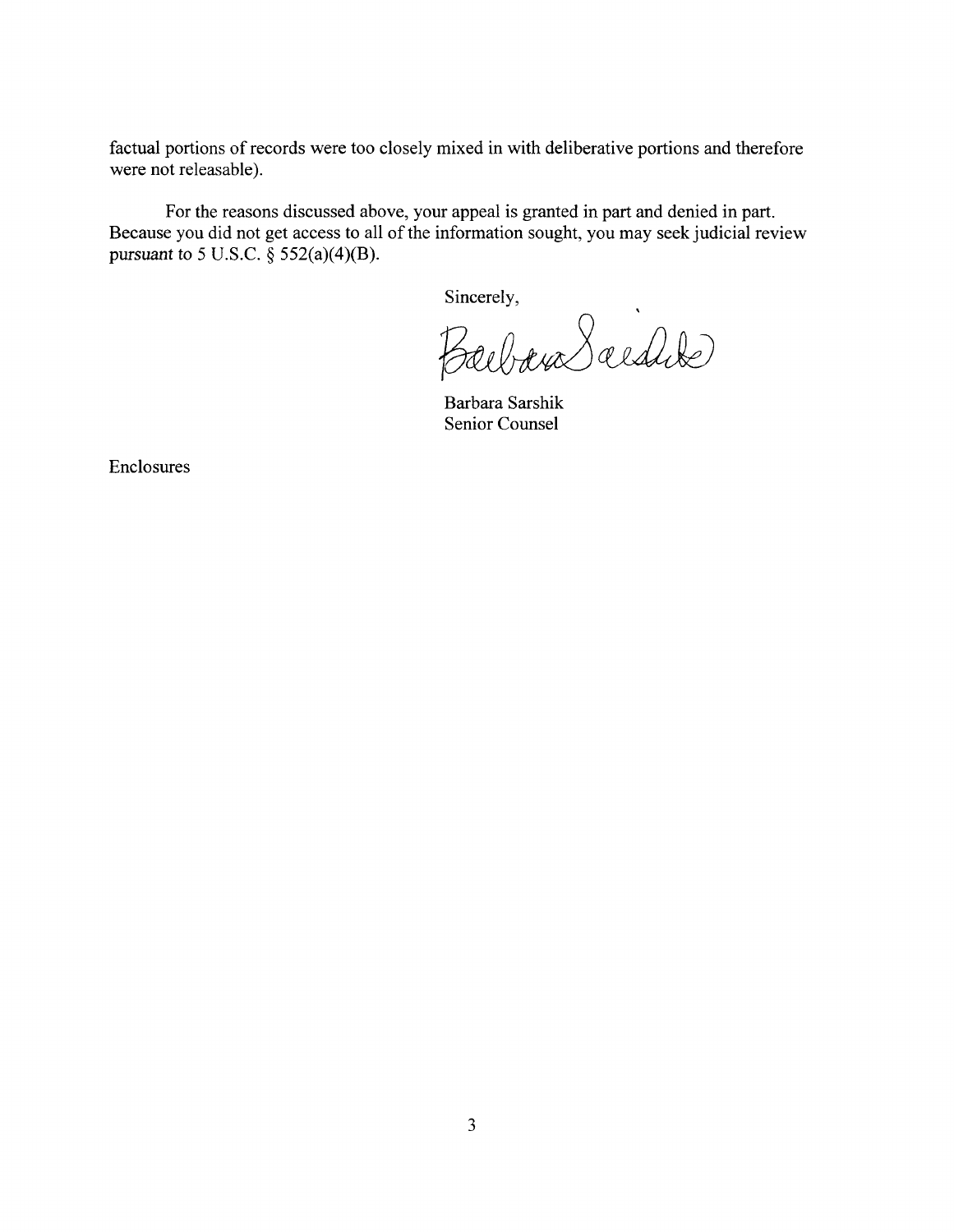